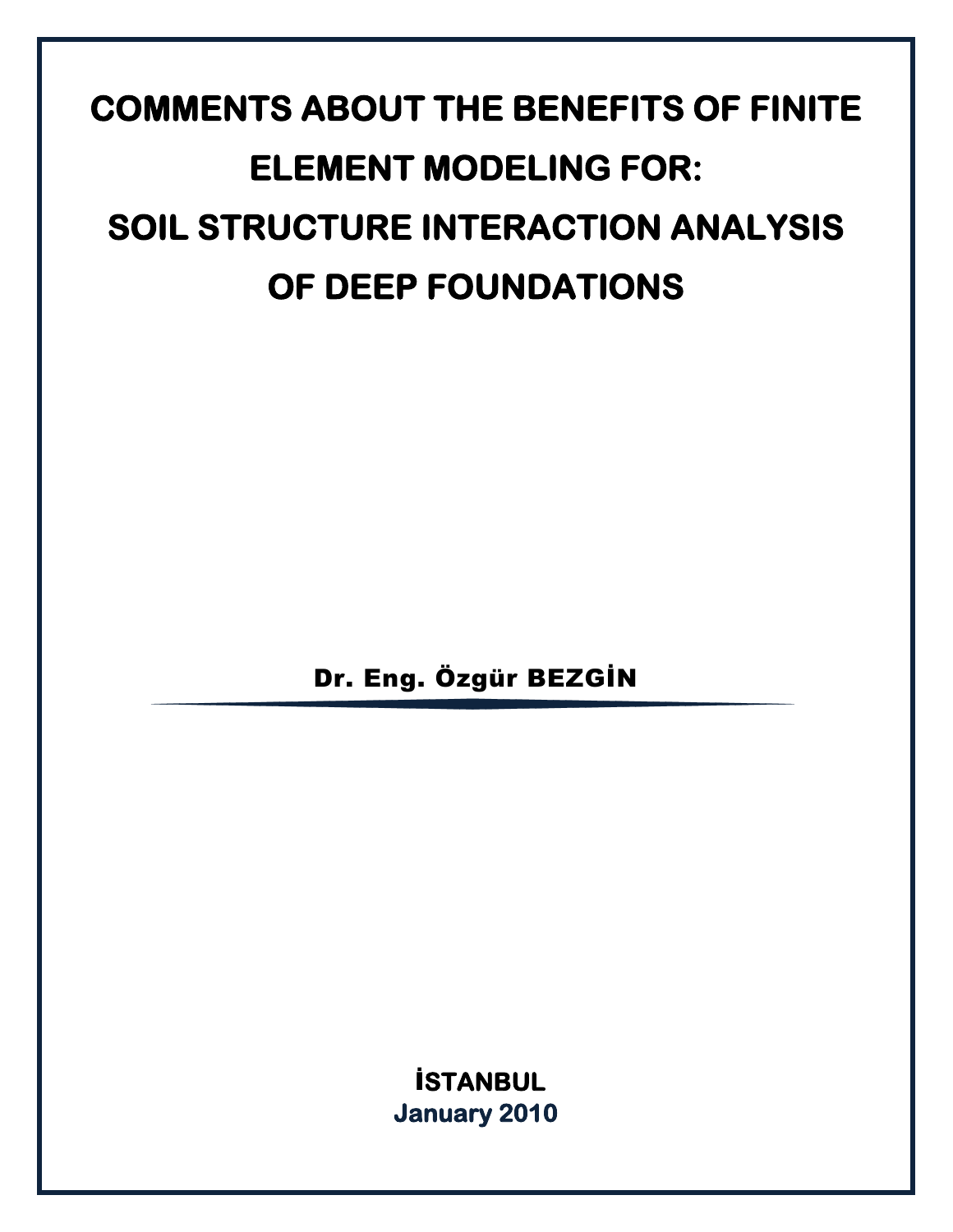### **CONCLUSIONS**

**A three dimensional finite element continuum model was developed for the lateral response of drilled shafts. The developed model included most of the parameters that influence the lateral response of shafts. The model was used to analyze single shafts, group shafts, and the results were compared to less refined models and experimental results.**

**Based on the results obtained in this dissertation, the following conclusions can be made:**

#### **1.1 Finite Element Optimization**

- **The effective volume of soil that needs to be included in the finite element model depends on the exclusion or inclusion of soil selfweight deformations within the lateral load analysis. For the models that do not include the soil selfweight, the volume of soil that needs to be included within the model should not be less than 2.5D from the shaft surface. For the models where the soil selfweight are included in the analysis, the volume of the soil that needs to be included within the model depends on the thickness of the soil layer and the angle of friction of the soil.**
- **Use of four solid elements per quadrant is sufficient to define the radial spread of the shaft-soil cross section. The use of finite elements with the size equal to 2.5 percent of the depth of the shaft is sufficient define the longitudinal meshing for slender shafts with depth to diameter ratios higher than 8. For ratios lower than 8, finite element with sizes 5 percent of the shaft depth is sufficient. The division of the lateral extension of the soil by finite elements with sizes 10-15 percent of the amount of soil extension from shaft surface is sufficient.**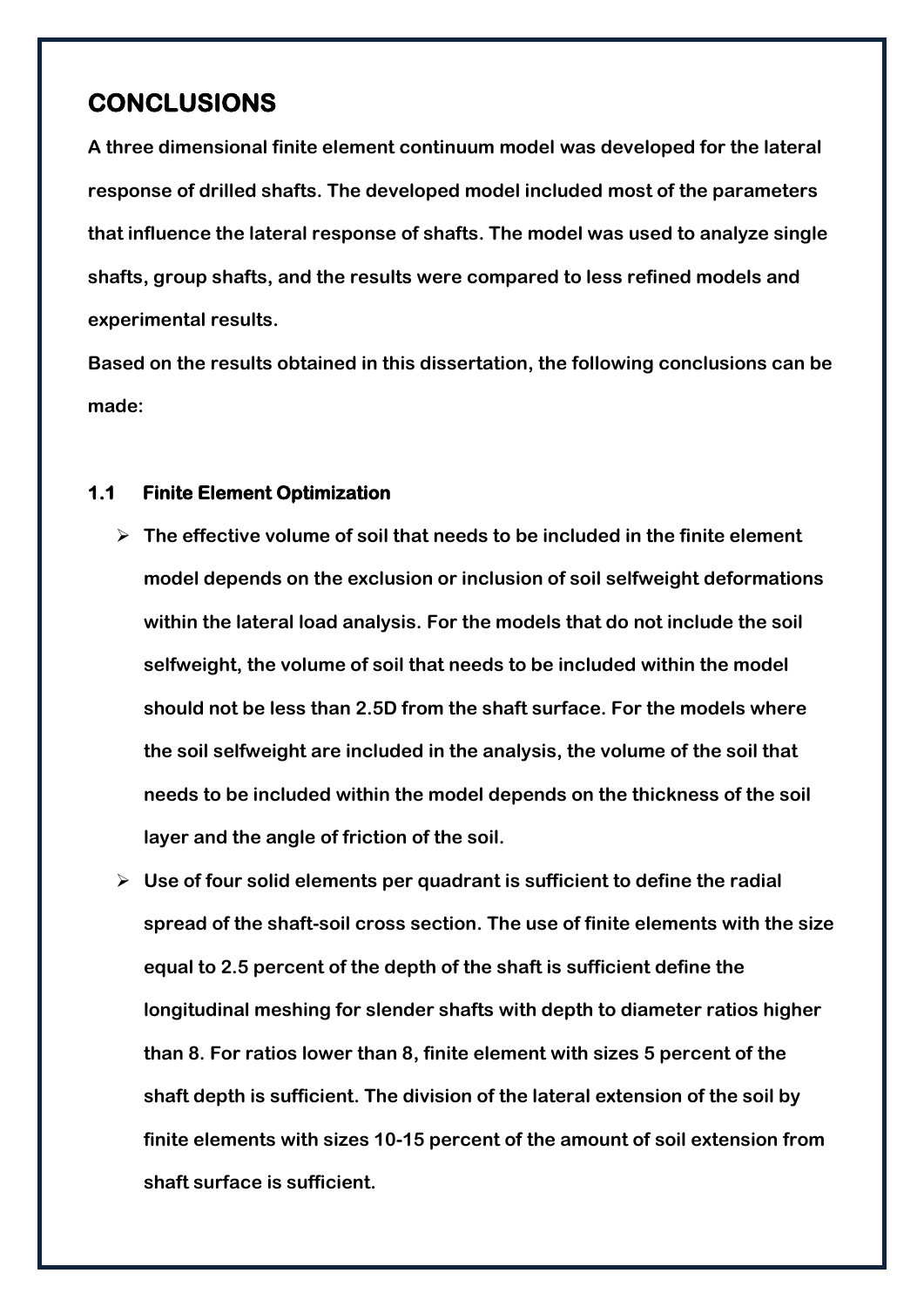**The use of reduced integration linear elements for the shaft, full integration linear elements for the soil, and infinite elements for the boundary soil region gave good results and is recommended for three-dimensional FE analysis. Quadratic elements tend to cause convergence problems and instability and therefore are not recommended when modeling soil-shaft surface interaction. The use of infinite elements for soil at model boundaries rather than boundary conditions is an efficient technique to model soil continuity.**

#### **1.2 Lateral Response of Drilled Shaft**

- **Neglecting surface friction at the interface overestimates shaft displacements and moments. The effect of friction on shaft response was also dependent on the depth to diameter ratio of the shaft and support conditions at the bottom of the shaft.**
- **For shafts with depth to diameter ratios of 8 or higher, the average reduction in displacement due to an interface static friction constant of 0.2 is 3 percent, for 0.5 is 6 percent, and for 0.9 is 8 percent. The average reduction in moment due to an interface friction coefficient of 0.2 is 1.5 percent, for 0.5 is 3 percent, and for 0.9 is 4.5 percent. The shaft support conditions influence the effect of interface friction for shafts with depth to diameter ratios below 8. For shafts fixed at the bottom, the effect of friction on the shaft response due to lateral loads was less pronounced compared to that of shafts normally supported by rigid surface.**
- **Including the effects of Poisson's ratio in the analysis increased the shaft response to lateral loading. The inclusion of Poisson's ratio of 0.2 has increased the maximum shaft displacement by 7 percent, and the maximum moment by 1 percent. The inclusion of Poisson's ratio of 0.4 increased the**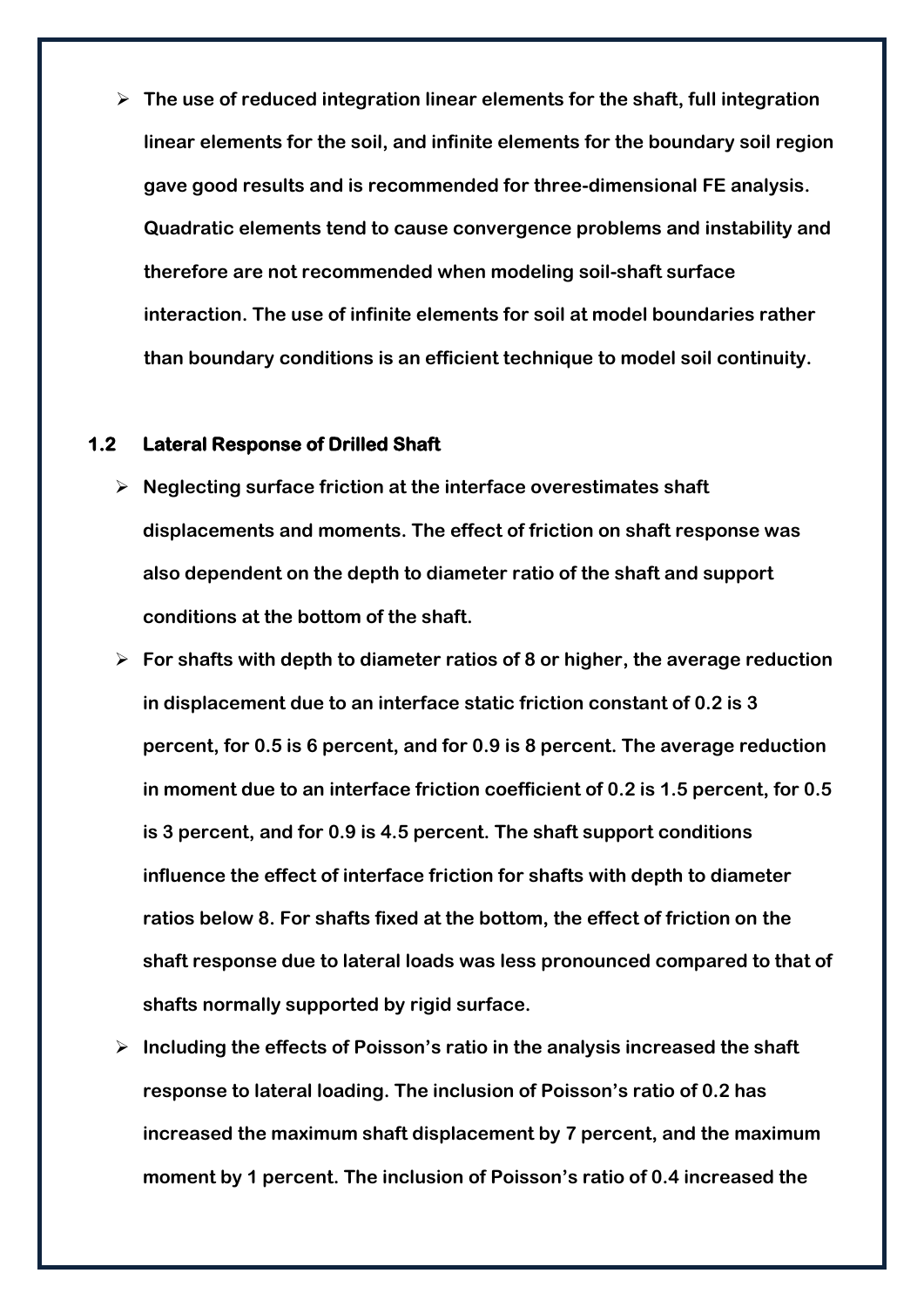**maximum shaft displacement by 11 percent and the maximum moment by 2 percent.**

- **Including soil weight in the analysis increases the stiffness of the shaft-soil system. The maximum shaft displacement was reduced by 25 percent and the maximum moment was reduced by 6 percent. The analysis showed that for every 10pcf of increase in unit weight of cohesionless soils, the displacement of the shaft was reduced by about 2 percent and the maximum moment by about 0.5 percent.**
- **The conditions of the soil in close proximity to the shaft surface had a major impact on the shaft response. As a result of the analysis it was found that the amount of the extension of weak soil zone around the shaft as well as the amount of strength reduction within this zone highly influences the lateral capacity of the shaft, which has to be taken into account in design. This phenomenon can be analyzed efficiently with the FE modeling.**
- **Depth of soil up to 5 shaft diameters below the ground surface is the most effective depth of soil in determining the lateral response and load capacity of a drilled shaft. In addition, this zone is more susceptible to surface separation due to cyclic loads making it a critical parameter. Loss of soil support in this region had a major impact on shaft capacity for slender shafts (Z > 5). Loss of soil support that extends 2.5 shaft diameters below the ground surface increases the maximum shaft displacement by 73 percent and the maximum moment by 42 percent.**
- **Shaft support conditions at the bottom start to influence the shaft response for shafts with depth to diameter ratios below 10 (Z < 5). For depth to diameter ratio of 10, the ratio of the moment developed at the support to maximum moment was about 13 percent. This percentage increases as the**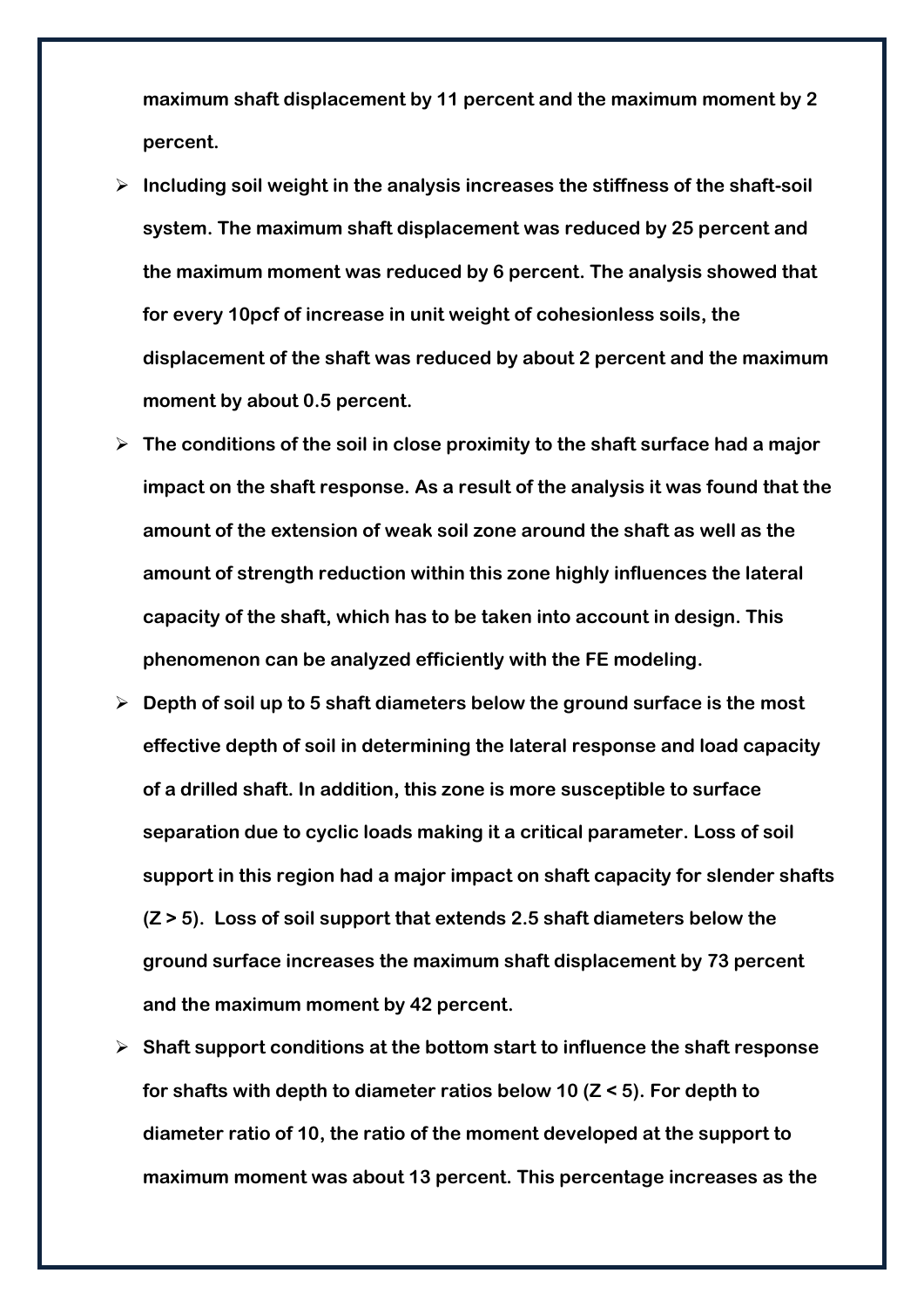**shaft depth decreases. For shaft depth to diameter ratio of 8, the maximum displacement and the maximum moment vary by 15 percent and 5 percent for fixed support and normal support respectively. The support condition at the bottom of shaft needs to be accurately modeled.** 

 **The approximate length of fixity predicted by the developed FE model was about 15 percent to 20 percent lower than the length of fixity estimated by less refined methods used in design practices. This indicates that the less refined methods overestimate the shaft maximum moments and maximum displacements.**

#### **1.3 Group Shafts**

- **As expected, the center-to-center spacing of the shafts influences the stiffness of the shaft group. As the spacing is decreased, the lateral support from the soil is reduced, thus increasing shaft displacements, and moments.**
- **Group coefficients were obtained for the effect of shaft spacing on the maximum shaft displacements. These coefficients are defined as the ratio of the group displacement to that of a single shaft. Group shaft analysis showed that, for practical shaft spacing (3D to 4D), the increase in groupdisplacement was about 50 to 60 percent.**
- **Support moments are observed for shafts in close proximity (for center-tocenter spacing of 3D).**

#### **1.4 Comparisons with Existing Models**

 **Finite element modeling with soil continuum predicted lower displacement and moments compared to the spring model and the LPILE.**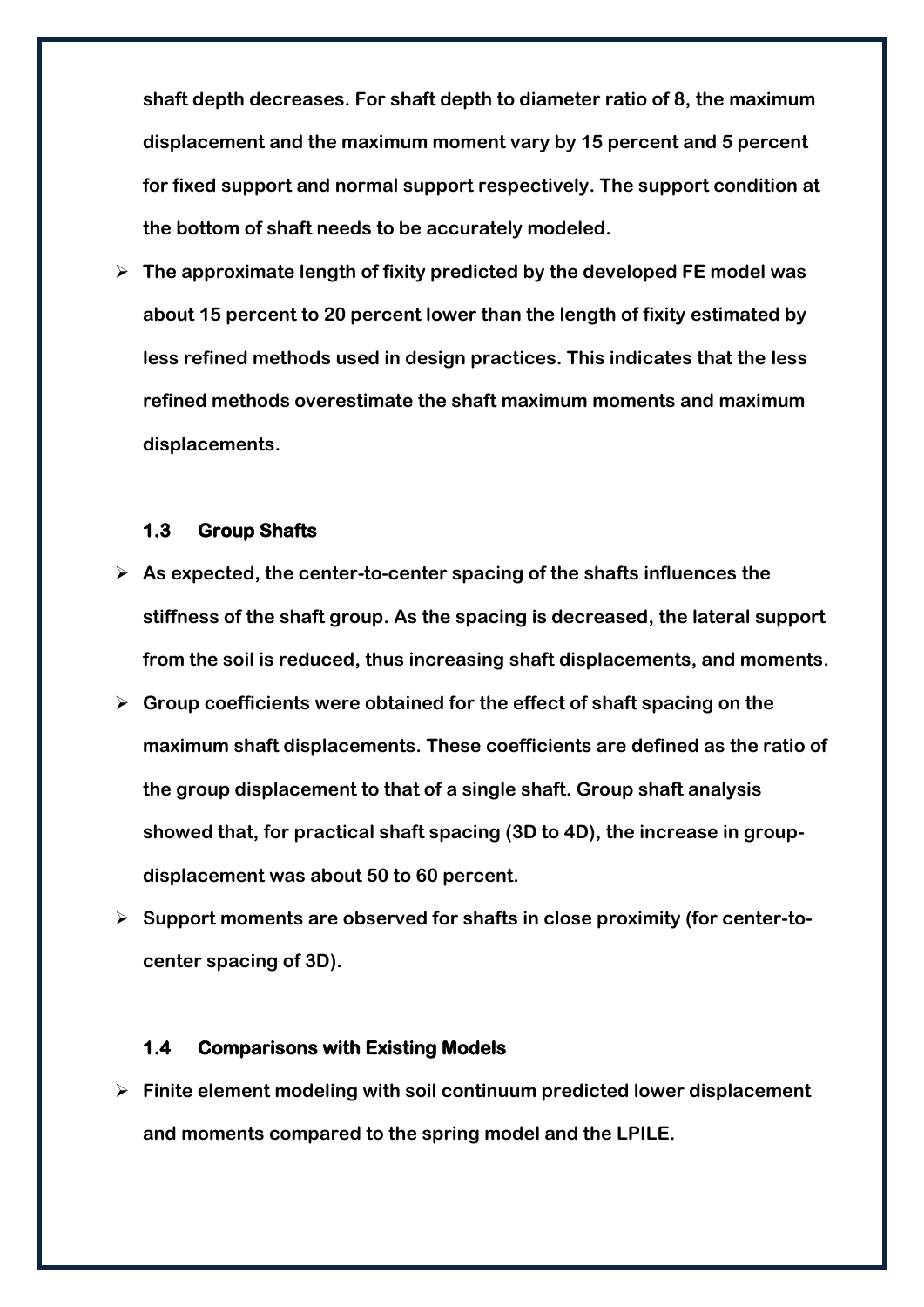- **Comparison of the Type-1 FE model and the spring model confirmed the effect of shear coupling on lateral soil resistance. It was found that including shear coupling as an addition to individual spring stiffness decreased the displacements by 5 percent and the moments by 3 percent.**
- **Comparison of Type-2 FE model with the Type-1 FE model has shown the effect of soil confinement on the stiffness of the shaft. The FE model showed that including the soil weight reduced the displacements by about 25 percent and reduced the moments by 5 percent.**
- **Effectiveness of the shaft depth in resisting lateral loads depends on the relative stiffness of the shaft and the soil, as well as the depth of the shaft. The maximum depth coefficient Zmax beyond which the extension of the shaft has no effect on lateral loads resistance is found to be: Zmax =5. This conclusion confirms Matlock and Reese (1962) criteria for long shafts beyond which extension in depth has no effect on lateral load resistance of the shaft.**

#### **1.5 Suggestions for Further Research**

- **FE modeling is an effective approach to deep-foundation modeling. However, further field verification is needed to compare and calibrate the FE model in order to generate design-based guidelines.**
- **There is a need to establish design charts for lateral load design of drilled shafts. To this end, further analytical studies regarding the influence of the stiffness parameters of soil and shaft to lateral response of the shaft are needed.**
- **There is a need to study multi-layered soil profiles and cohesive soils.**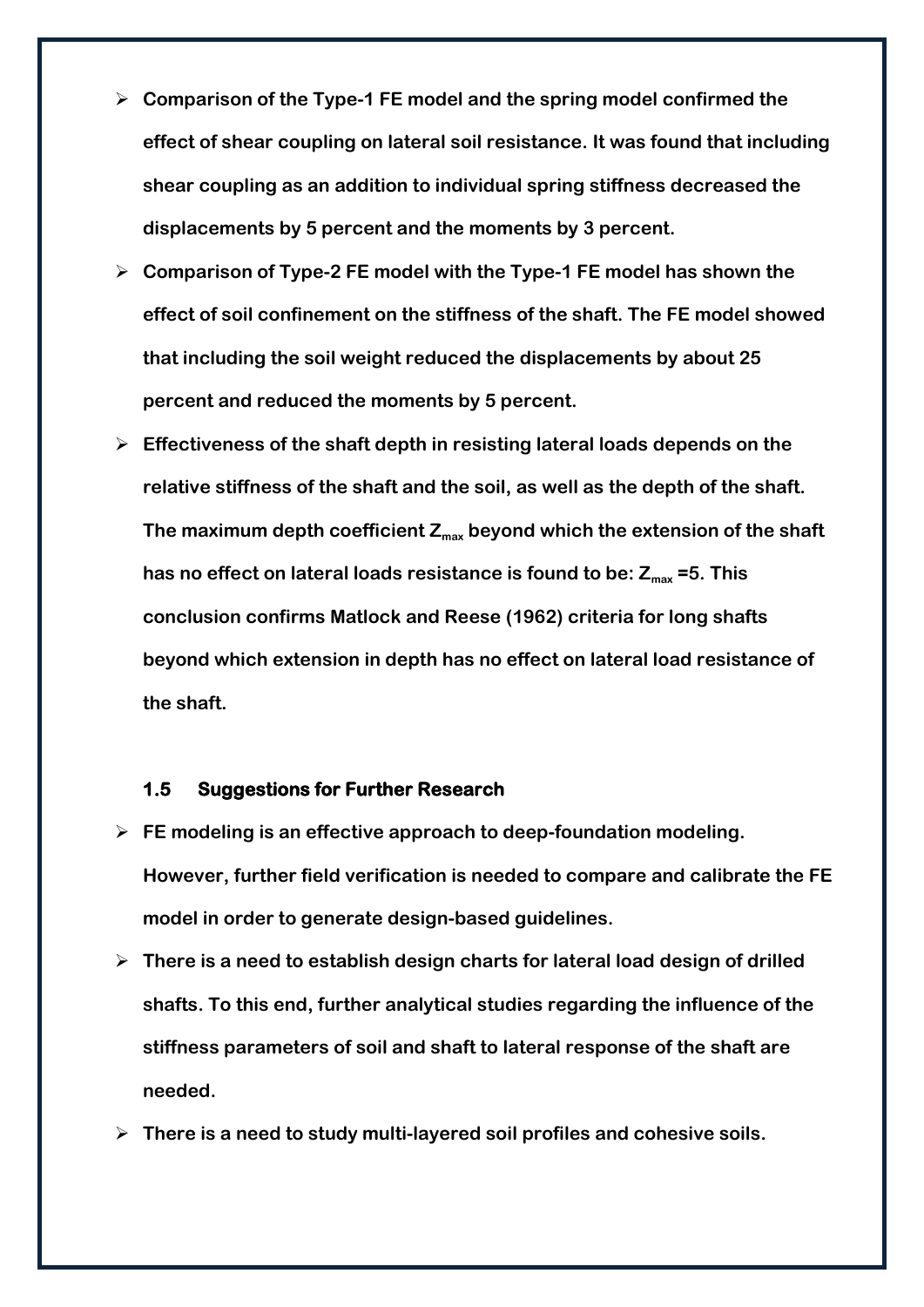- **There is a need to study the shaft and soil response under the action of dynamic and other time dependent loads.**
- **Soil strength reduction associated with drilling operations is shown to have an important effect on lateral response of the shaft. Further in-depth investigation is needed to fully evaluate the associated effects on design capacity of a shaft under lateral loads.**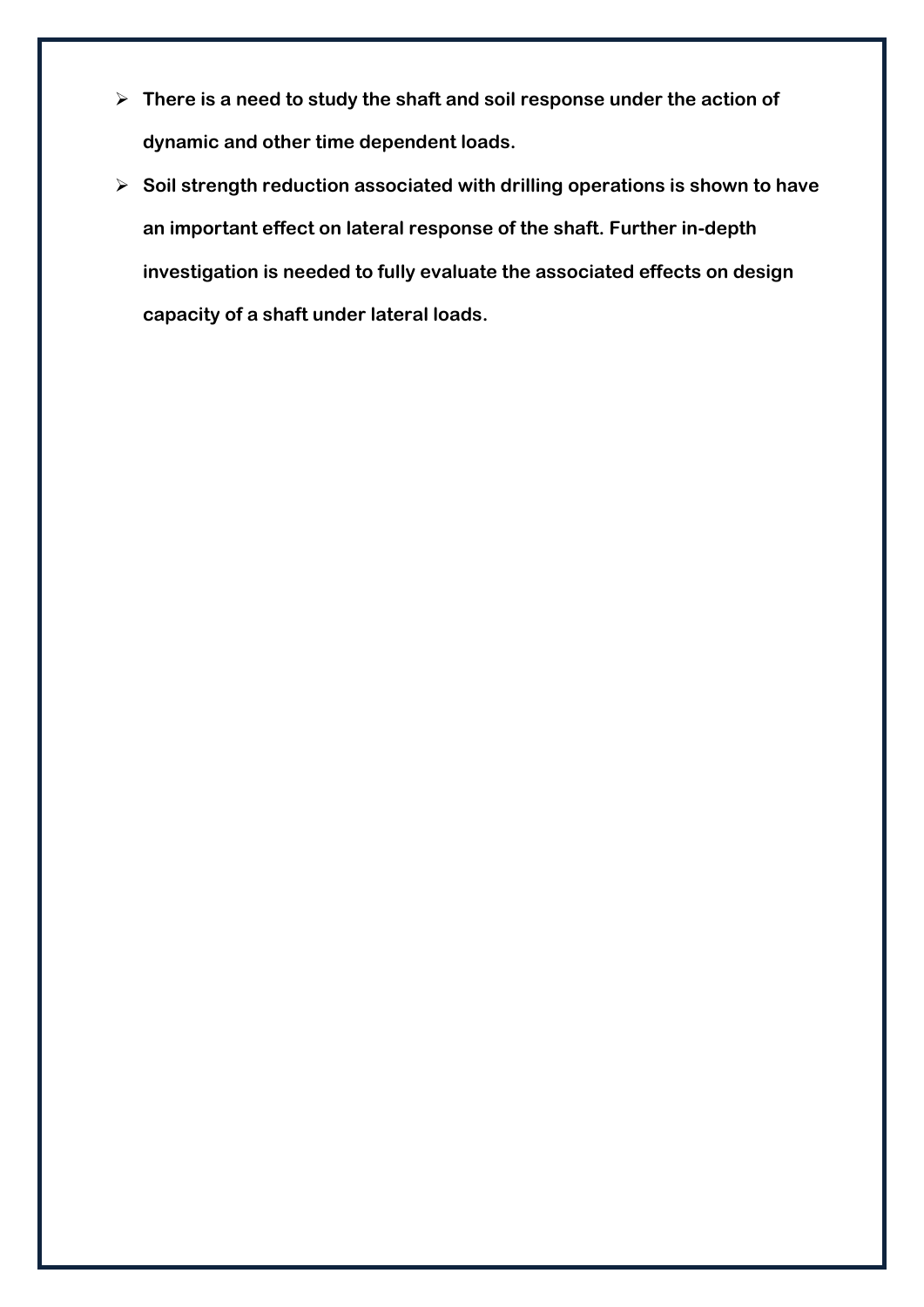## **REFERENCES**

- **1. ABAQUS Standard/Explicit Manuals versions 6.3&6.4**
- **2. Anderson, Townsend. (2002) "A Laterally Loaded Pile Database". Deep Foundations 2002: An International Perspective on Theory, Design, Construction, and Performance pp. 262-273**
- **3. Baker (1993). "Use of Pressuremeter in Mixed Highrise Foundation Design". Design and Performance of Deep Foundations: Piles and Piers in Soil and Soft Rock pp. 1-13**
- **4. Boulanger, Hutchinson, Chai, Idriss (2004). "Estimating Inelastic Displacements for Design: Extended Pile-Shaft-Supported Bridge Structures" Earthquake Spectra, Vol. 20, No. 4, pp. 1081-1094.**
- **5. Bowles (1997). "Foundation Analysis and Design 5th Edition" MacGraw-Hill Companies**
- **6. Briaud, Buchanan (2000) "Introduction to Soil Moduli".**
- **7. Briaud, L.L., Smith, T.D. Tucker, L. (1985). "Pressuremeter Design Method for Laterally Loaded Piles," Proceedings of the XI International Conference on Soil Mechanics and Foundation Engineering, San Francisco, CA, U.S.A.,**
- **8. Briaud, Johnson, Stroman (1984). "Lateral Load Test of an Aged Drilled Shaft" Laterally loaded deep foundations: Analysis and performance, STP 835 pp. 172-181**
- **9. Britto, Gunn, (1987) Critical State Soil Mechanics Via Finite Elements Ellis Horwood Limited**
- **10. Chen, Liu (1990). "Development in Geotechnical Engineering 52 -Limit Analysis and soil plasticity" -Elsevier Publishing**
- **11. Chen, Mizuno (1990) "Developments in geotechnical engineering53 - Nonlinear Analysis in Soil Mechanics Theory and Implementation"- Elsevier Publishing**
- **12. Chen (1975) "Development in Geotechnical Engineering 7 -Limit Analysis and soil plasticity"- Elsevier Publishing**
- **13. Choi, Oh, Kwon, Kim. (2002) "A Numerical Analysis for Axial and Lateral Behavior of Instrumented Steel Pipe Piles". Deep Foundations 2002: An International Perspective on Theory, Design, Construction, and Performance pp. 289-304**
- **14. Cook, Malkus, Plesha, Witt (2002). "Concepts and Applications of Finite Element Analysis 4th Edition" John Wiley and Sons Inc.**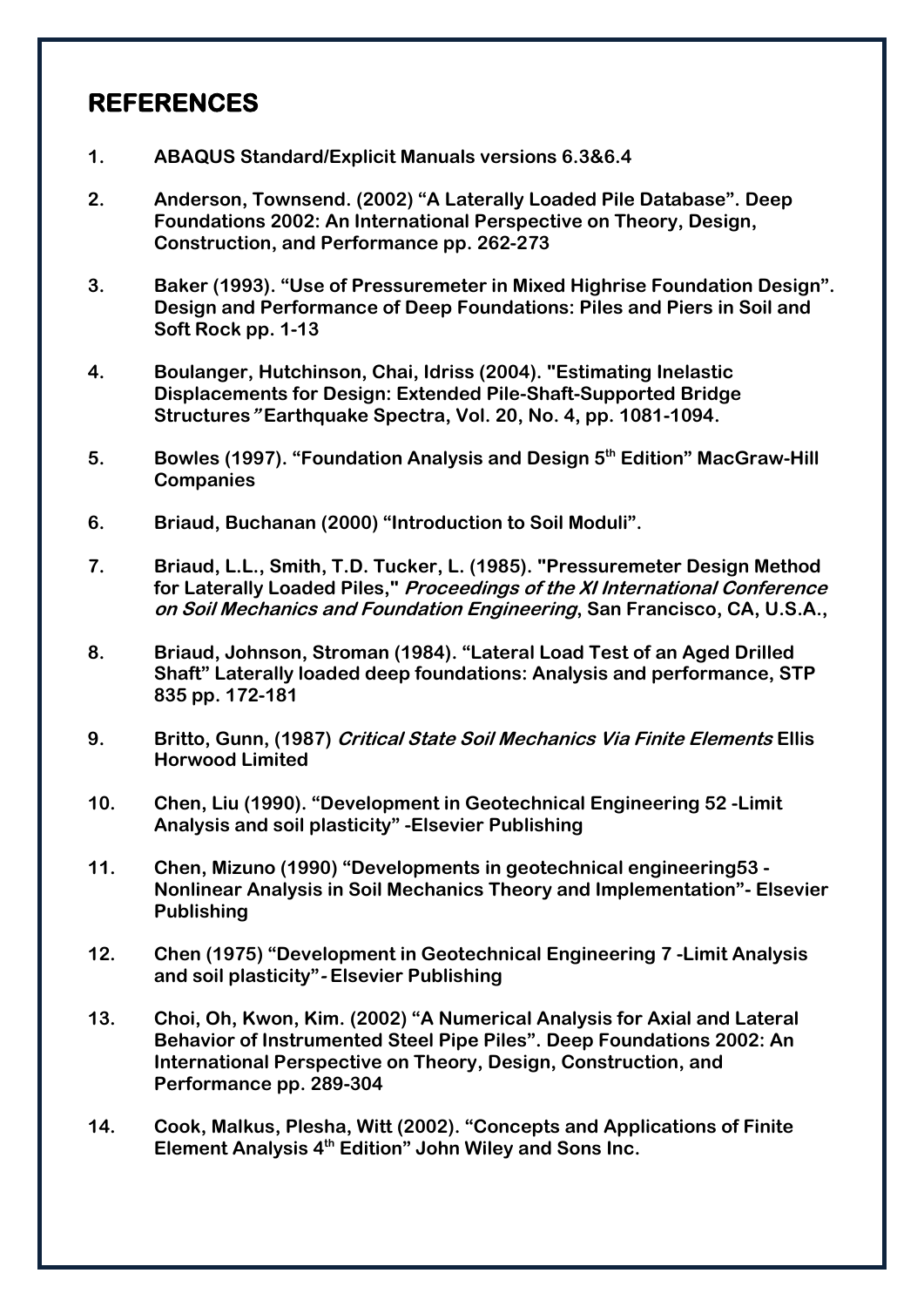- **15. Dameron, Arzoumanidis, Bennett, Malik (1999). "Seismic Analysis and Displacement Based Evaluation of the Brooklyn-Queens Expressway".**
- **16. Das (1999) "Principles of Foundation Engineering 4th edition" PWS Publishing**
- **17. Dessai, Abel (2002). "Introduction to Finite Element Modeling". CBS Publishers & Distributers**
- **18. Duggal, Bohinsky, Chu. (1989) "Comparative Performance of Two Pile Types" Foundation Engineering, pp. 943-956**
- **19. Habigaghi, K. and Langer, J.A. (1984). "Horizontal Subgrade Modulus of Granular Soils". Laterally loaded deep foundations: Analysis and performance, STP 835 pp. 21-34**
- **20. Horvath, (1984). "Simplified Elastic Continuum Applied to the Laterally Loaded Pile Problem". Laterally loaded deep foundations: Analysis and performance, Laterally loaded deep foundations: Analysis and performance, STP 835 pp. 229-238**
- **21. Horvath J.S. (2002) "Soil-Structure Interaction Research Project:Basic SSI Concepts and Applications Overview" Report No. CGT-2002-2**
- **22. Huang, Ye, Tang. (2002) "Dynamic Coupled Analysis for Earthquake Response of Pile Foundations". Deep Foundations 2002: An International Perspective on Theory, Design, Construction, and Performance pp. 396- 404**
- **23. Kappos, Sextos (1999) "Effect of Foundation Type and Compliance on Seismic Response on RC Bridges". Journal of bridge engineering, Vol.6, No.2, March 2001.**
- **24. Kulhawy. (2002) "Observations on Some Shortcomings in Foundation Analysis and Design". Deep Foundations 2002 (GSP 116), pp.1-5.**
- **25. Kulhawy, Cushing.(2002) "Drained Elastic Behavior of Drilled Shafts in Cohesionless Soils". Deep Foundations 2002: An International Perspective on Theory, Design, Construction pp. 22-36**
- **26. Kulhawy, Agaiby, Trautmann (1996) "On large scale model testing of laterally loaded drilled shafts in sand " Geotechnical Testing Journal , vol.v19., no.n1., pp.pp32-40.**
- **27. Kulhawy, F. H. (1991). "Drilled shaft foundations , Foundation engineering handbook".**
- **28. Kumar, Kort, Hosin, and Chong (2004) "Lateral Load Tests on Small Diameter Drilled Piers"**
- **29. Kumar, Alizadeh (2002). "Lateral Load-Deflection Response of Single Piles in Sand".**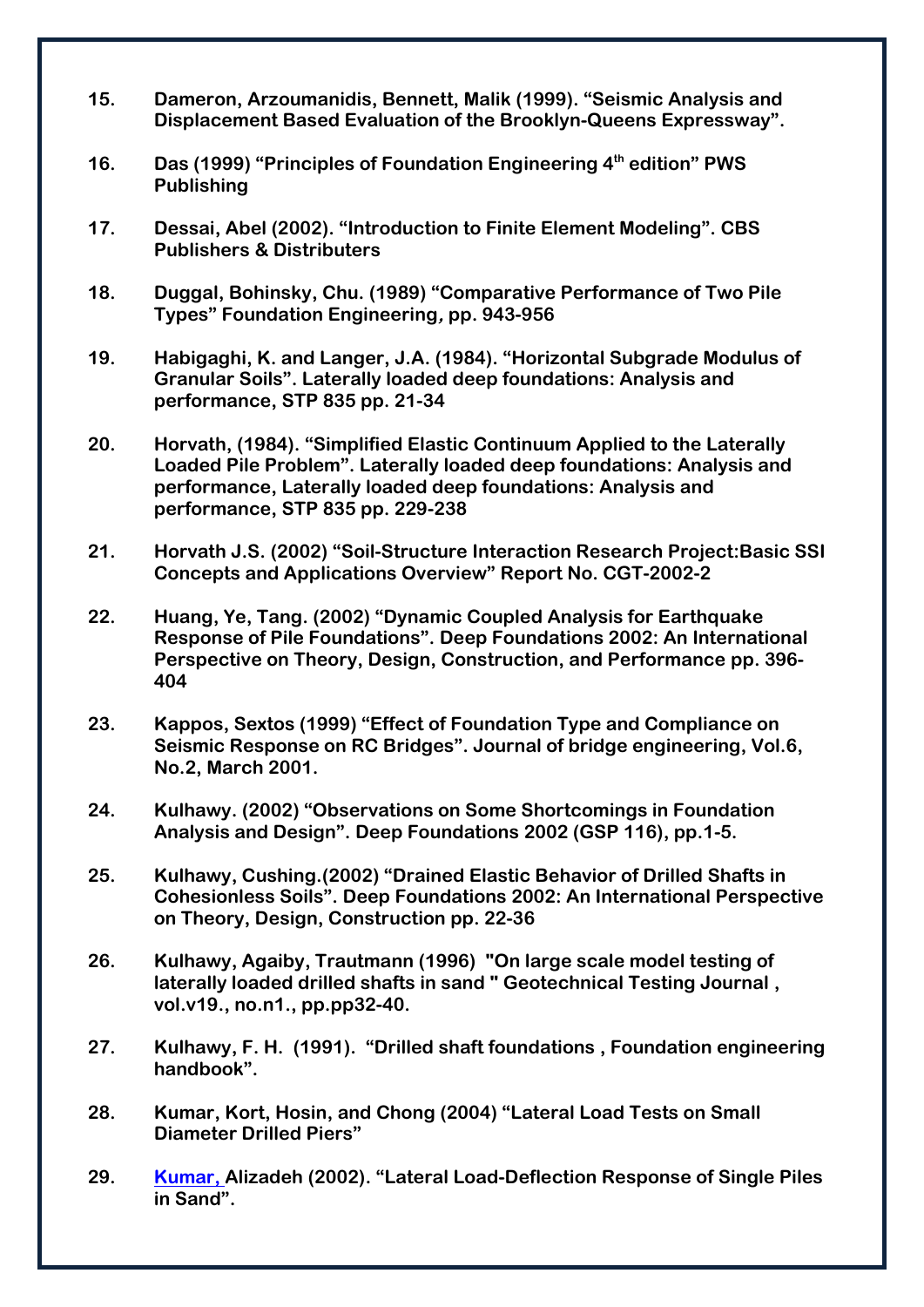- **30. Kort, Kumar, Hosin, Ng (2002) "Lateral Load Tests on Small Diameter Drilled Piers".**
- **31. Lin,Yang, Juang, Lee (2000). "Analysis of Laterally Loaded Piles in a Two-Layered Elastic Medium".**
- **32. Lee, Kane, Bennett, Drumm (1989) "Investigation and Modeling of Soil-Structure Interface Properties"**
- **33. Lee (1991) "Discrete Layer Analysis of Laterally Loaded Piles".**
- **34. Long, Reese (1984). "Testing and Analysis of Two Offshore Drilled Shafts Subjected to Lateral Loads". Laterally loaded deep foundations: Analysis and performance, STP 835 pp. 215-228**
- **35. Luna, Jadi (1998) "Determination of Dynamic Soil Properties Using Geophysical Methods".**
- **36. Macklin, Nelson, Chou (1993) "A Lateral Load Test on Seven Foot Diameter Caissons".**
- **37. Maharaj (1997)"Load-Deflection Response of Laterally LoadedSingle Pile by Nonlinear Finite Element Analysis".**
- **38. Matlock, Reese, (1960). Generalized Solutions for laterally Loaded Piles, Journal of the Soil Mechanics and Foundations Division, ASCE, Vol.86, No SM5, Proc.Paper 2626, pp.63-91**
- **39. Motan, Gabr. (1989) "A Flat-Dilatometer Study of Lateral Soil Response."**
- **40. Neate (1983) "Augered Cast in Place Piles".**
- **41. Neely (1979) "Bearing pressure-SPT Correlations for Expanded Base Piles in Sand".**
- **42. Olson, Clifford, Wright (1983) "Nondestructive Testing of Deep Foundation with Sonic Methods".**
- **43. Petek, Felice, Holtz. "Capacity Analysis of Drilled Shafts with Defects".**
- **44. Pise, P. J. (1983), Lateral Response of Free-Head Pile, Journal of Geotechnical Engineering, ASCE, Vol. 109, No.8 pp. 1126-1131.**
- **45. Popov (1998) "Engineering Mechanics of Solids 2nd Edition" Prentice Hall Publishing.**
- **46. Prakash, Sharma (1990) "Pile Foundations in Engineering Practice". John Wiley and Sons Inc.**
- **47. Puppala, Moalim (1986) "Evaluation of Driven Pile Load Capacity Using CPT Based LCPC and European Interpretation Methods".**